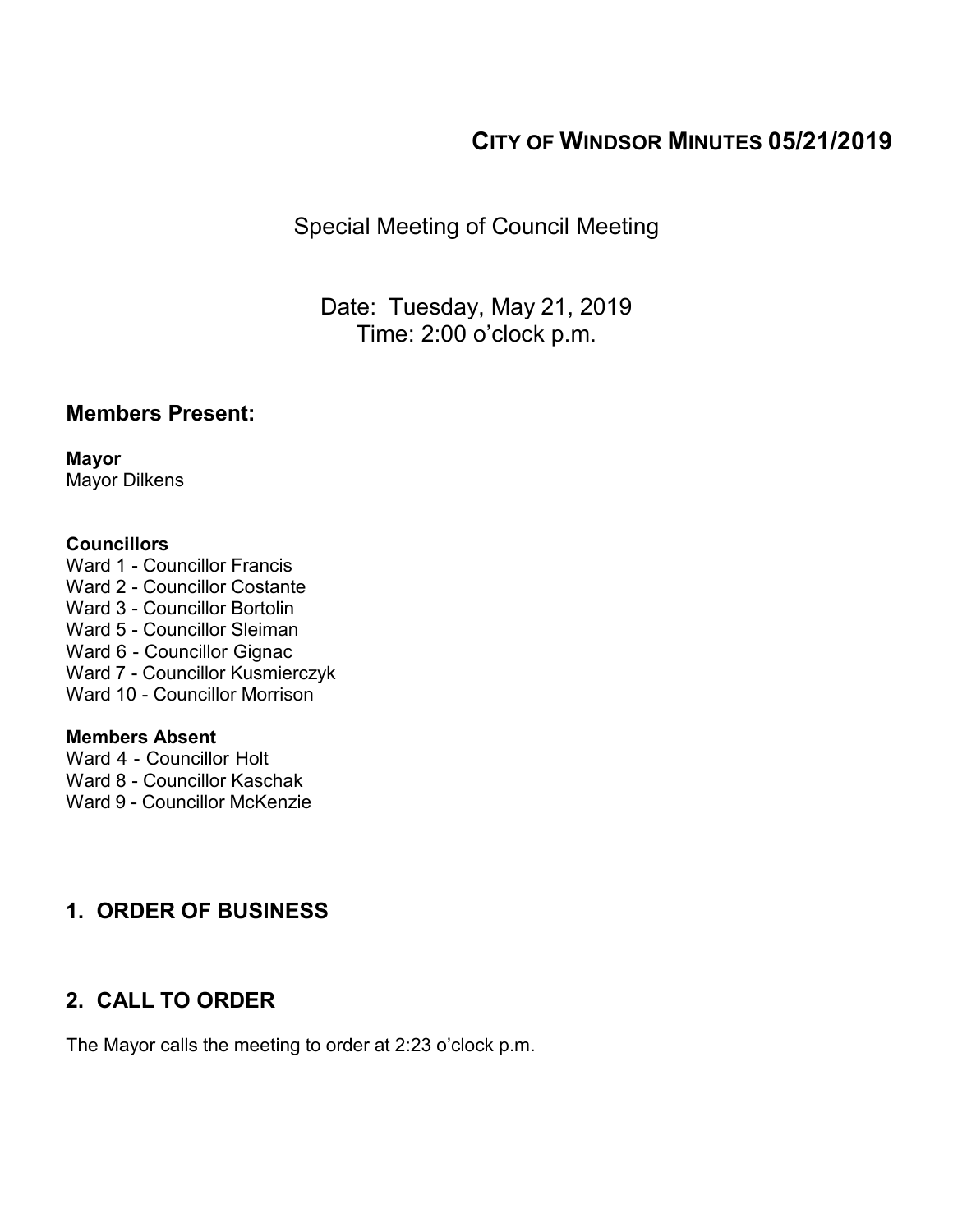## **3. DISCLOSURE OF PECUNIARY INTEREST AND THE GENERAL NATURE THEREOF**

None disclosed.

## **6. COMMITTEE OF THE WHOLE**

Moved by: Councillor Bortolin Seconded by: Councillor Costante

That Council do now rise and move into Committee of the Whole with the Mayor presiding for the purpose of dealing with:

- (a) communication items;
- (b) consent agenda;
- (c) hearing requests for deferrals, referrals and/or withdrawals of any items of business;
- (d) hearing presentations and delegations;
- (e) consideration of business items;
- (f) consideration of Committee reports:
	- (i) **Report of Special In-Camera Meeting or other Committee as may be held prior to Council** (if scheduled); and
- (g) consideration of by-law 68-2019. Carried.

## **7. COMMUNICATIONS INFORMATION PACKAGE**

None presented.

## **8. CONSENT AGENDA**

None.

## **9. REQUESTS FOR DEFERRALS, REFERRALS OR WITHDRAWALS**

None requested.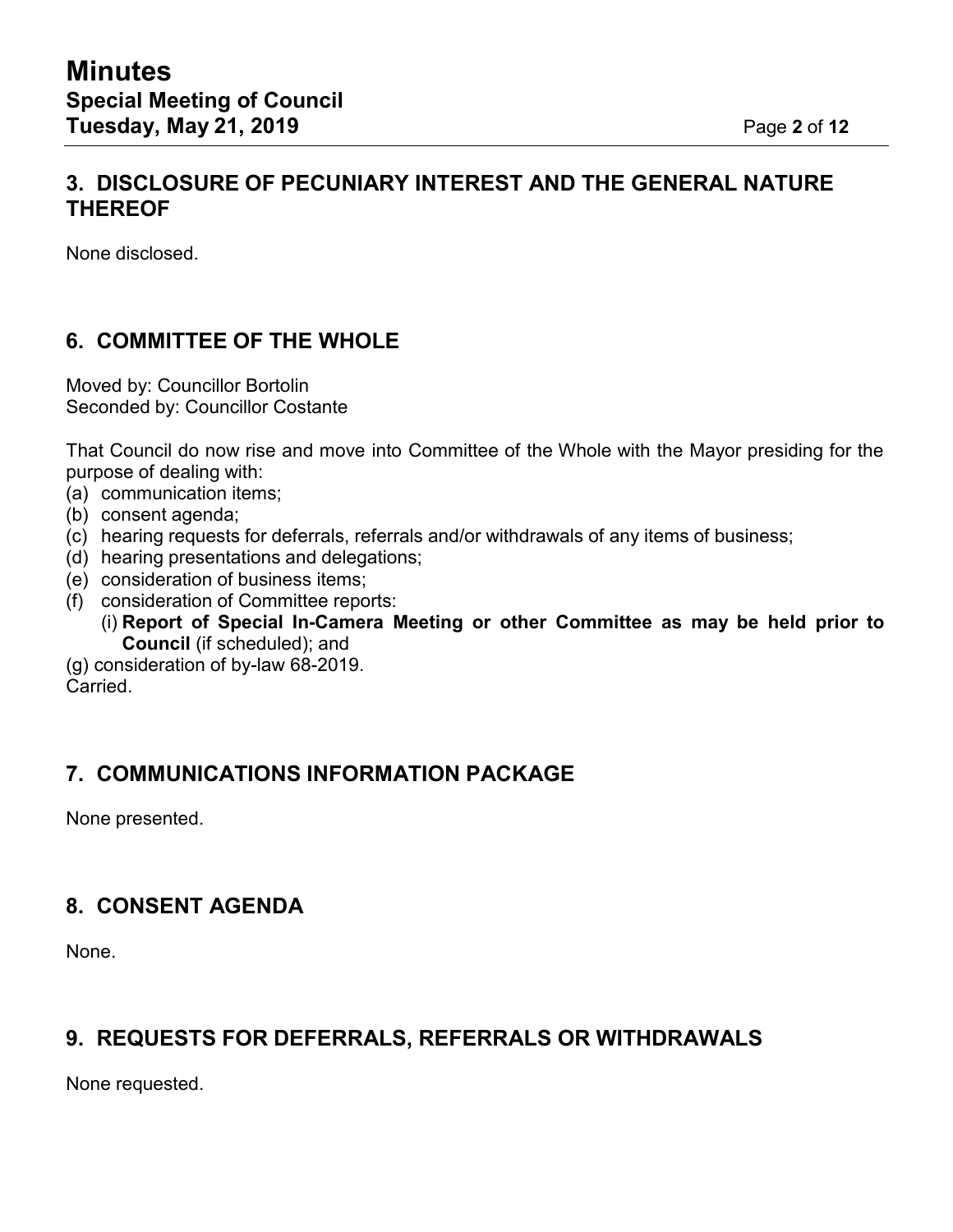None presented.

# **11. REGULAR BUSINESS ITEMS**

# **11.1. Connecting Links Program 2019-20 Grant Funding - Huron Church Road**

Moved by: Councillor Sleiman Seconded by: Councillor Francis

Decision Number: CR247/2019

That City Council **APPROVE** the submission of the Huron Church Reconstruction Project, Malden Road to Pool Ave to the Connecting Links Program 2019-20; and,

That City Council **SUPPORT** the following funding sources, pending approval of the Investing in Canada Infrastructure Program – Public Transit (ICIP) for the Cabana and Grand Marias projects, for the City's portion of the eligible and ineligible costs for the Connecting Links grant totalling \$2,816,058:

- \$2,560,814 in 2023 Pay-As-You-Go funding from Cabana Road Infrastructure Improvements Project (ECP-003-09)
- \$255,244 from the 2019 City Wide Road Reconstruction Program (OPS-001-07); and,

That should the ICIP grant be successful, that the identified funding sources be **APPROVED** and precommitted; and,

That City Council **SUPPORT** the following funding sources should the ICIP grant **not** be successful for the Cabana and Grand Marais projects in totality or in part, for the City's portion of the eligible and ineligible costs for the Connecting Links grant totalling \$2,816,058:

- \$1,000,000 in 2022 Pay-As-You-Go funding from Bridge Rehabilitation Program (OPS-003- 07)
- \$1,816,058 in 2023 Pay-As-You-Go funding from Bridge Rehabilitation Program (OPS-003- 07); and,

That should the ICIP grant not be successful, that the identified funding sources be **APPROVED AND PRECOMMITTED**; and,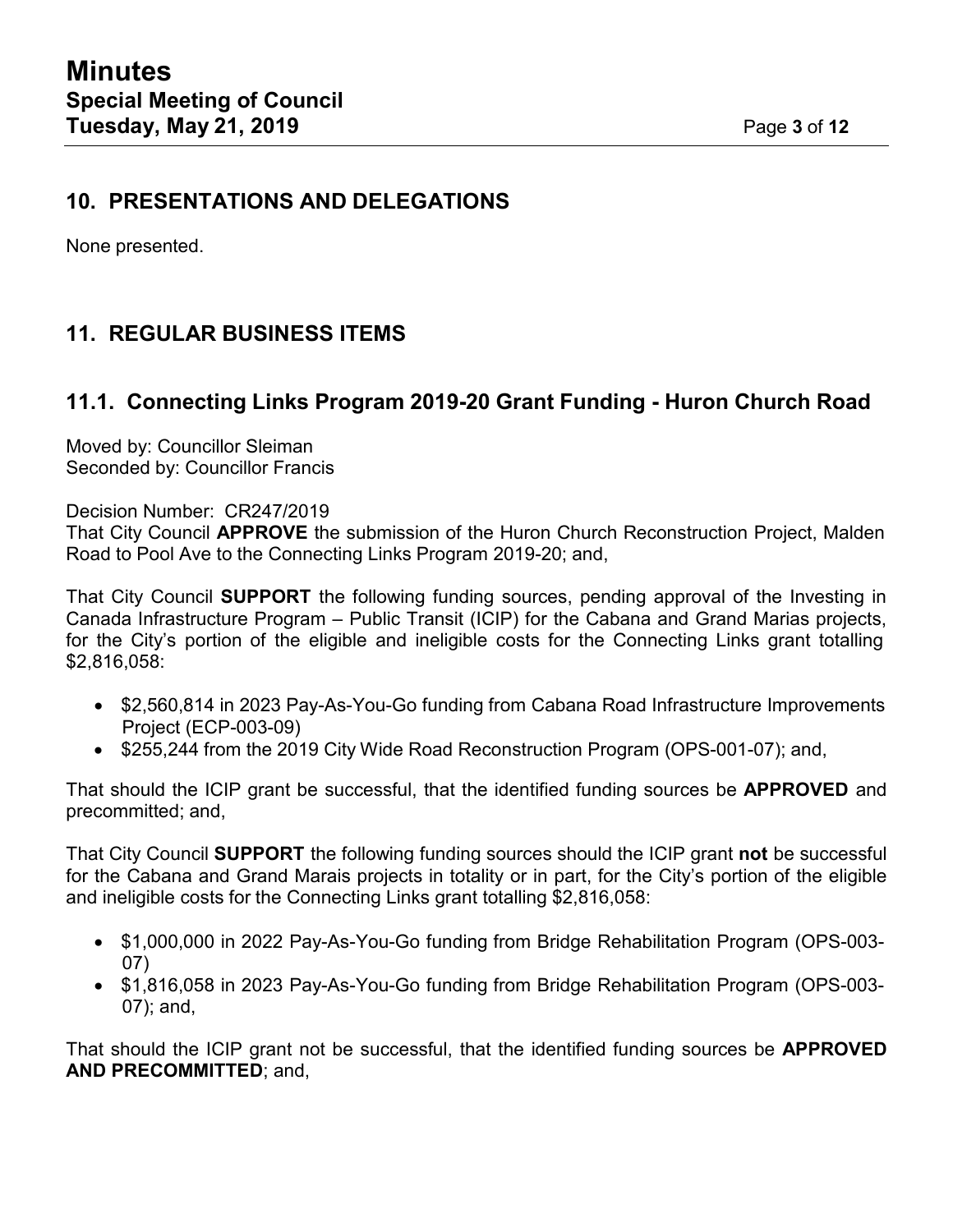# **Minutes Special Meeting of Council Tuesday, May 21, 2019** Page **4** of **12**

That the Chief Administrative Officer **BE AUTHORIZED** to execute any agreements, declarations or approvals required to submit an application for this project; and,

That City Council **PRE-APPROVE** any procurements awards necessary that are related to the Connecting Links project, provided such procurements are within previously approved budget amounts, pursuant to the Purchasing By-Law 93-2012 and amendments thereto; satisfactory in financial content to City Treasurer, and in technical content to the to the appropriate CLT; and,

That in the event that written confirmation is received by the City indicating that funding has been approved under the Connecting Links Program 2019-20, Administration **BE AUTHORIZED** to make any expenditures that are related to the Connecting Links project, provided such expenditures are within previously-approved budget amounts and that they are required to be made prior to the formal public announcements or agreement execution, due to project timelines; and further,

That the Chief Administrative Officer and the City Clerk **BE AUTHORIZED** to take any such action required to effect the recommendation noted above and sign any required documentation for the Connecting Links Program 2019-20, satisfactory in legal form to the City Solicitor, in technical content to the City Engineer and in financial content to the City Treasurer; and,

That in the event written confirmation of the grant funding being awarded to the City is received City Council **APPROVES** the following recommendations:

- a. That The Chief Administrative Officer be authorized to **DELEGATE** signing of all claims and applicable schedules and other such documents required as part of the request for payment to the City Engineer or designate; and,
- b. That The Mayor, Chief Administrative Officer and City Clerk **BE AUTHORIZED** to sign agreements or contracts with Ministry of Transportation for the Connecting Links grant satisfactory in technical content to the City Engineer, in financial content to the City Treasurer, and in form to the City Solicitor; and,

That The Purchasing Manager **BE AUTHORIZED** to issue Purchase Orders as may be required to effect the recommendation noted above, subject to all specification being satisfactory in technical content to the City Engineer, in financial content to the City Treasurer. Carried.

> Report Number: C 81/2019 Clerk's File: SW/12414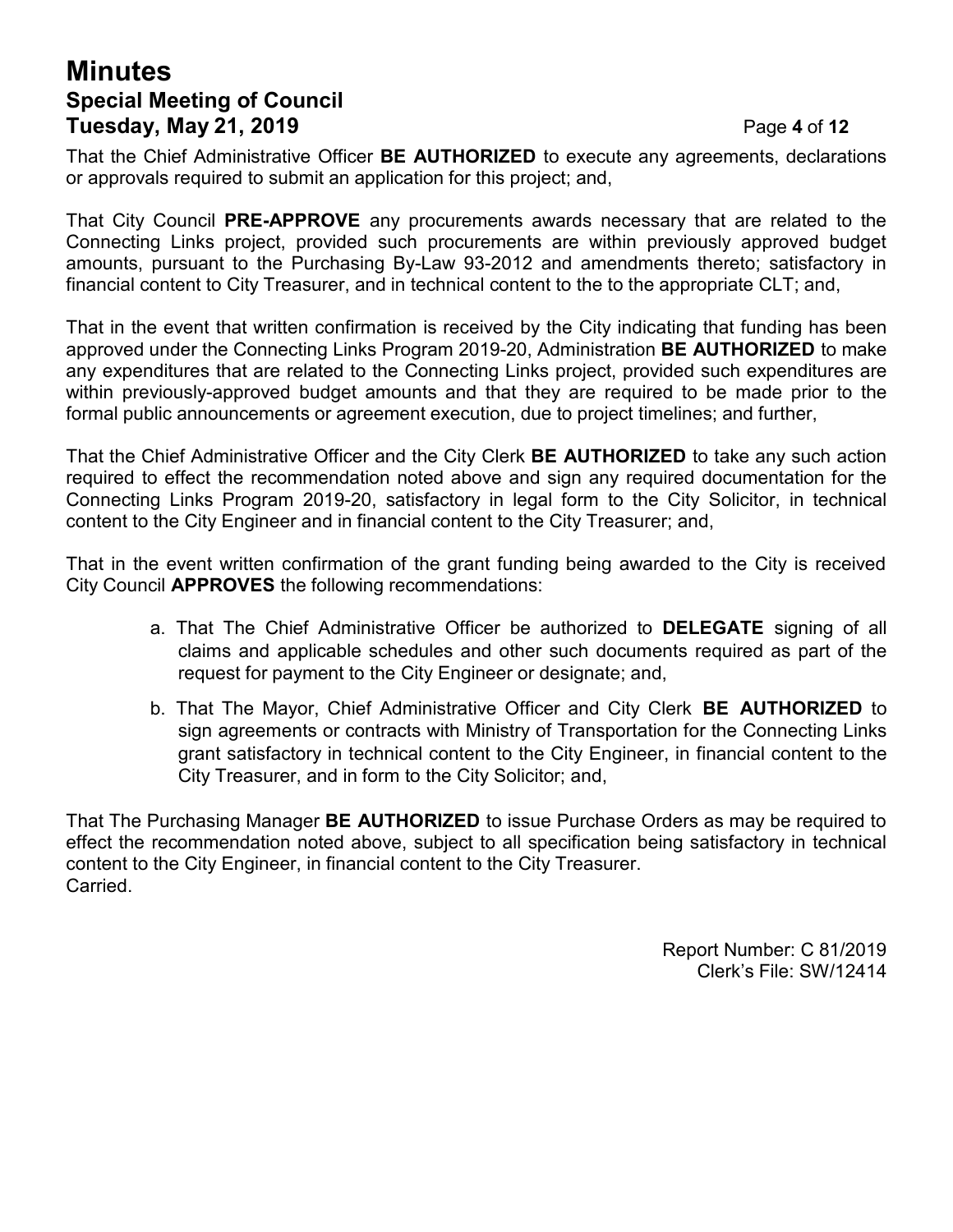## **11.2. Investing in Canada Infrastructure Program - Public Transit**

Moved by: Councillor Gignac Seconded by: Councillor Francis

#### Decision Number: CR248/2019

That City Council **APPROVE** the \$47,736,950 in projects recommended in this report for submission to Intake 1 for the Investing in Canada Infrastructure Program (ICIP) – Public Transit; and,

That City Council **RESCIND** the pre-committed funding approved April 1, 2019 via B59-2019 for City's funding required for ICIP Public Transit grant, from the Fleet Replacement project (TRN-001- 07); and,

That City Council **SUPPORT** and identify as placeholders the City's total funding of \$22,918,553 for both matching and ineligible costs as identified in Table 1 of the Financial Matters section of this report; and,

That City Council **PRE-APPROVE** any procurement awards necessary that are related to the ICIP – Public Transit, provided such procurements are within previously approved budget amounts, pursuant to the Purchasing By-Law 93-2012 and amendments thereto; satisfactory in financial content to City Treasurer, and in technical content to the appropriate CLT; and,

That in the event that written confirmation is received by the City indicating that funding has been approved under the ICIP-Public Transit program, Administration **BE AUTHORIZED** to make any expenditures that are related to the ICIP-Public Transit projects, provided such expenditures are within previously-approved budget amounts and that they are required to be made prior to the formal public announcements or agreement execution, due to project timelines; and further,

That the Chief Administrative Officer and the City Clerk **BE AUTHORIZED** to take any such action required to effect the recommendation noted above and sign any required documentation for the ICIP-Public Transit, satisfactory in legal form to the City Solicitor, in technical content to the City Engineer and in financial content to the City Treasurer; and,

That in the event the City receives written confirmation of the Grant funding being awarded to the City, the Project's costs are within their respective budgets as outlined in the Financial Matters section herein, implementation of the Project does not result in a need for additional city funding not already approved by City Council and where the Grant provider confirms that expenditures as of that date are eligible, then City Council **APPROVES** the following recommendations:

> a) That the funding sources, including any pre-commitments, for the City's portion of the project as outlined in Table 1 of the Financial Matters section of this report **BE APPROVED**; and,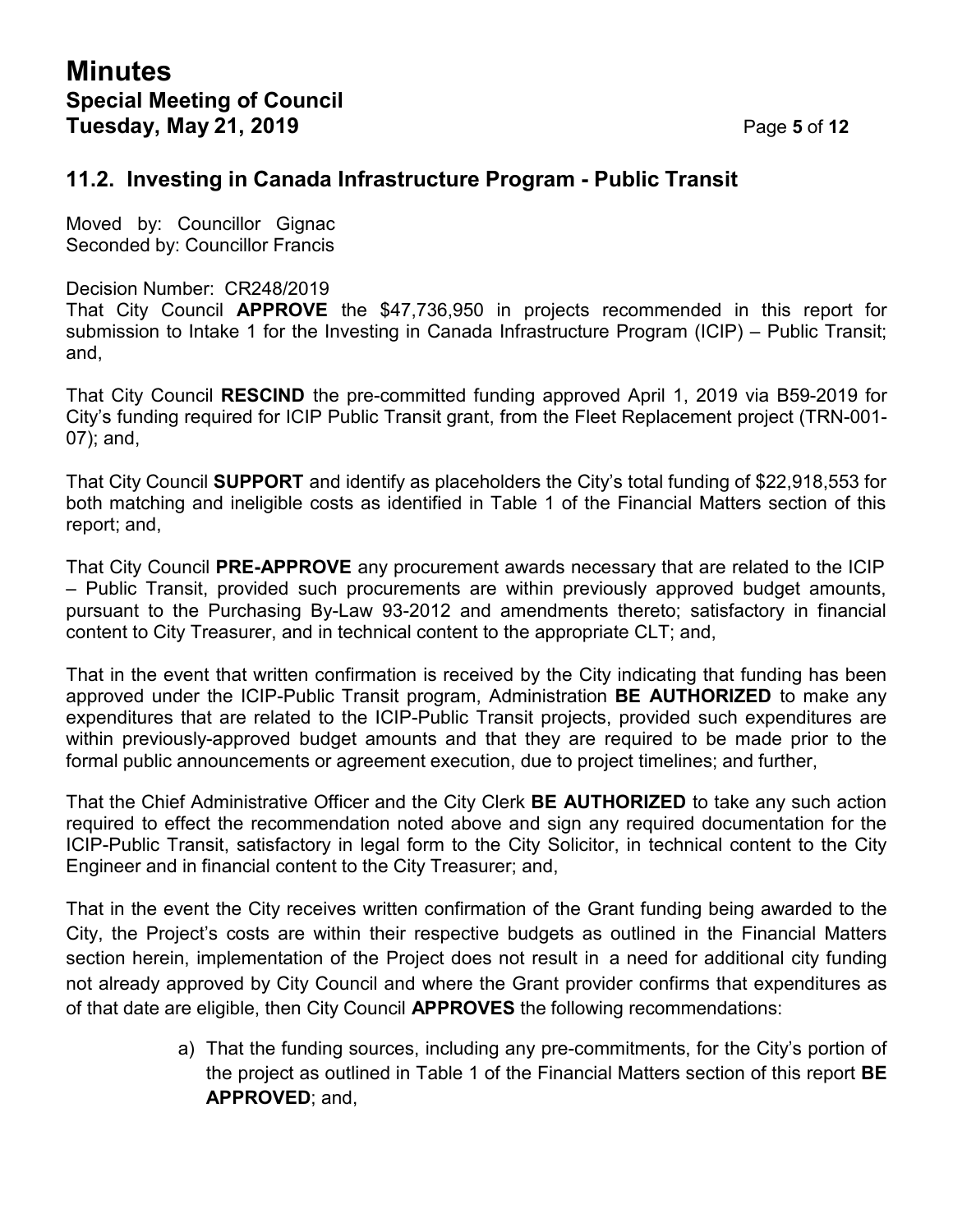# **Minutes Special Meeting of Council Tuesday, May 21, 2019** Page **6** of **12**

- b) That City Council **APPROVE** funding in the City-Wide Road Rehabilitation (OPS-001-07) in 2019 for \$159,715 in Federal Gas Tax be switched with 2019 Pay-asyou-go funding, for the same amount, in the Playground Replacement project (PFO-002-15); and,
- c) That City Council **APPROVE** surplus sewer surcharge funding in the amount of \$461,680, from the Moy -Riverside / Wyandotte project (7153004) be redirected to project ENG-005-17 for the Dougall – Ouellette to Eugenie part of the Central Box project; and,
- d) That Approval be granted to the Chief Administrative Officer to **DELEGATE** signing of all claims, applicable schedules and other such documents required as part of the request for payment to the City Engineer or designate, subject to financial content approval from the area's Financial Planning Administrator or their Manager; and,
- e) The Chief Administrative Officer and City Clerk **BE AUTHORIZED** to sign any agreements or contracts with successful vendors/proponent/bidder satisfactory in technical content to the City Engineer, in financial content to the City Treasurer, and in legal form to the City Solicitor; and,
- f) The Purchasing Manager **BE AUTHORIZED** to issue Purchase Orders as may be required to affect the recommendation noted above, subject to all specification being satisfactory in technical content to the City Engineer and in financial content to the City Treasurer.

That should the City not be successful in any or all of the grant submissions, a communication report **BE PROVIDED** to inform City Council; and,

That Administration **BE DIRECTED** to complete a Community Improvement Plan (CIP) for the Wyandotte and University Avenue Corridors; and,

That administration **REPORT BACK** to Council with respect to same. Carried.

> Report Number: C 79/2019 Clerk's File: MT/13478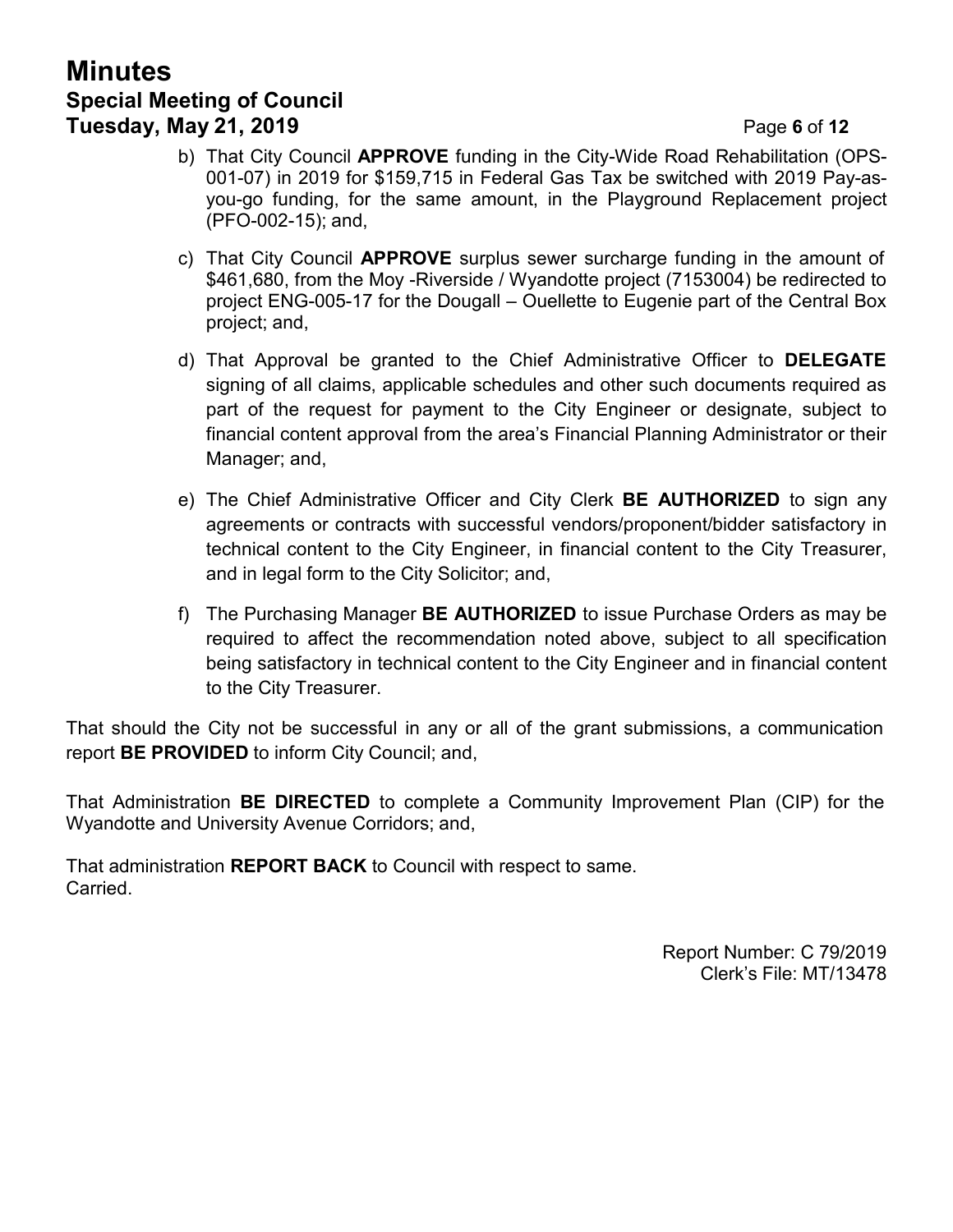# **12. CONSIDERATION OF COMMITTEE REPORTS**

## **12.1. Report of the Special In-Camera meeting or other Committee as may be held priro to Council**

Moved by: Councillor Bortolin Seconded by: Councillor Costante

Decision Number: CR249/2019 That the report of the In Camera meeting held May 21, 2019 **BE ADOPTED** as presented. Carried.

Clerk's File: ACO2019

## **13. BY-LAWS (First and Second Readings)**

Moved by: Councillor Kusmierczyk Seconded by: Councillor Francis

That the following By-law No. 68-2019 be introduced and read a first and second time:

**68-2019** A BY-LAW TO CONFIRM PROCEEDINGS OF THE COUNCIL OF THE CORPORATION OF THE CITY OF WINDSOR AT ITS SPECIAL MEETING HELD ON THE 21st DAY OF MAY, 2019

Carried.

# **14. MOVE BACK INTO FORMAL SESSION**

Moved by: Councillor Morrison Seconded by: Councillor Sleiman

That the Committee of the Whole does now rise and report to Council respecting the business items considered by the Committee:

- 1) Communication Items (as presented)
- 2) Consent Agenda (as presented)
- 3) Items Deferred Items Referred
- 4) Consideration of the Balance of Business Items (as presented)
- 5) Committee Reports (as presented)
- 6) By-laws given first and second readings (as presented)

Carried.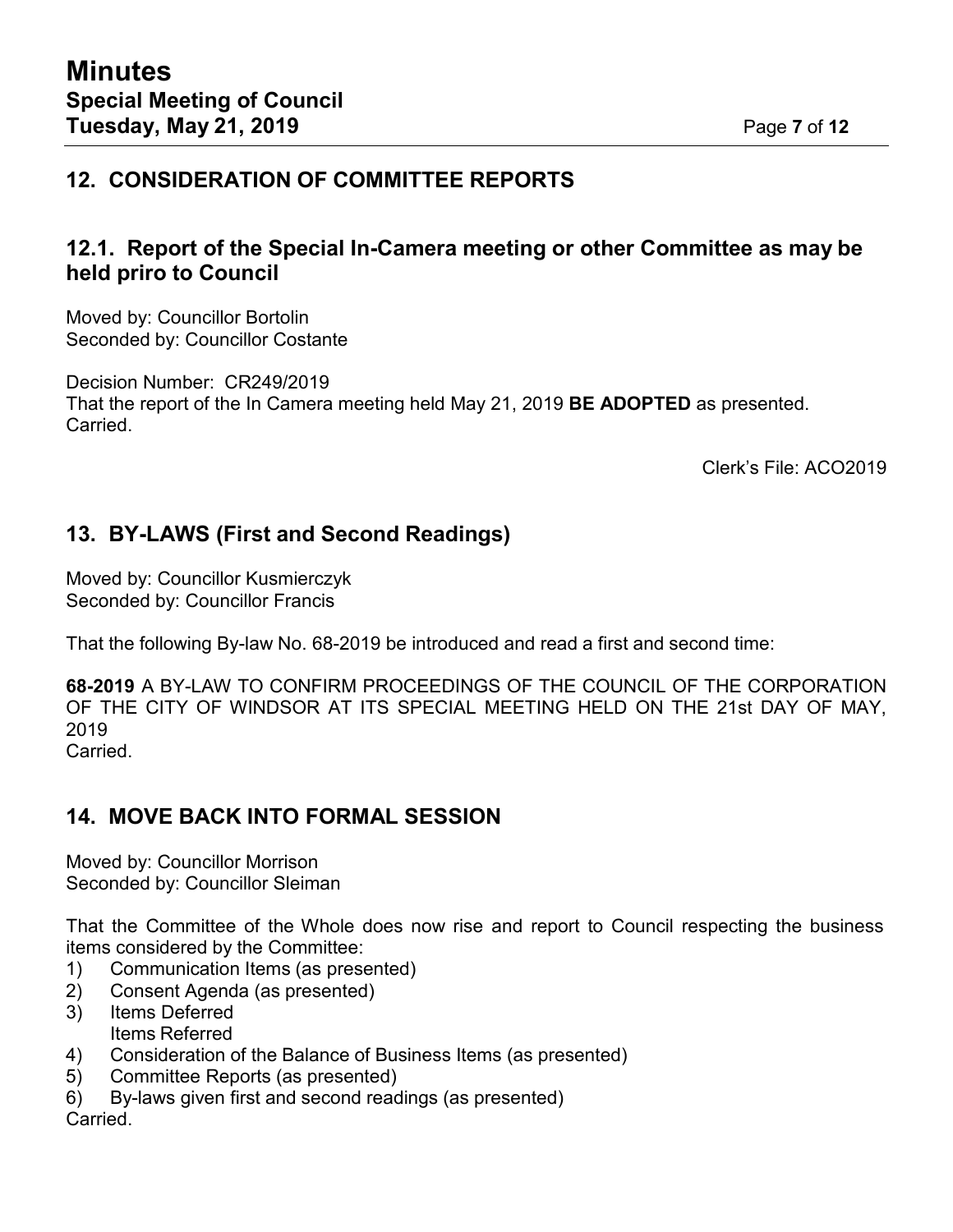## **16. THIRD AND FINAL READING OF THE BY-LAWS**

Moved by: Councillor Bortolin Seconded by: Councillor Costante

That the following By-law No. 68-2019, having been read a first and second time be now read a third time and finally passed and that the Mayor and Clerk **BE AUTHORIZED** to sign and seal the same notwithstanding any contrary provision of the Council. Carried.

## **21. ADJOURNMENT**

Moved by: Councillor Bortolin Seconded by: Councillor Costante

That this Council meeting stand adjourned until the next regular meeting of Council or at the call of the Mayor.

Carried.

Accordingly, the meeting is adjourned at 2:38 o'clock p.m.

Mayor

**City Clerk**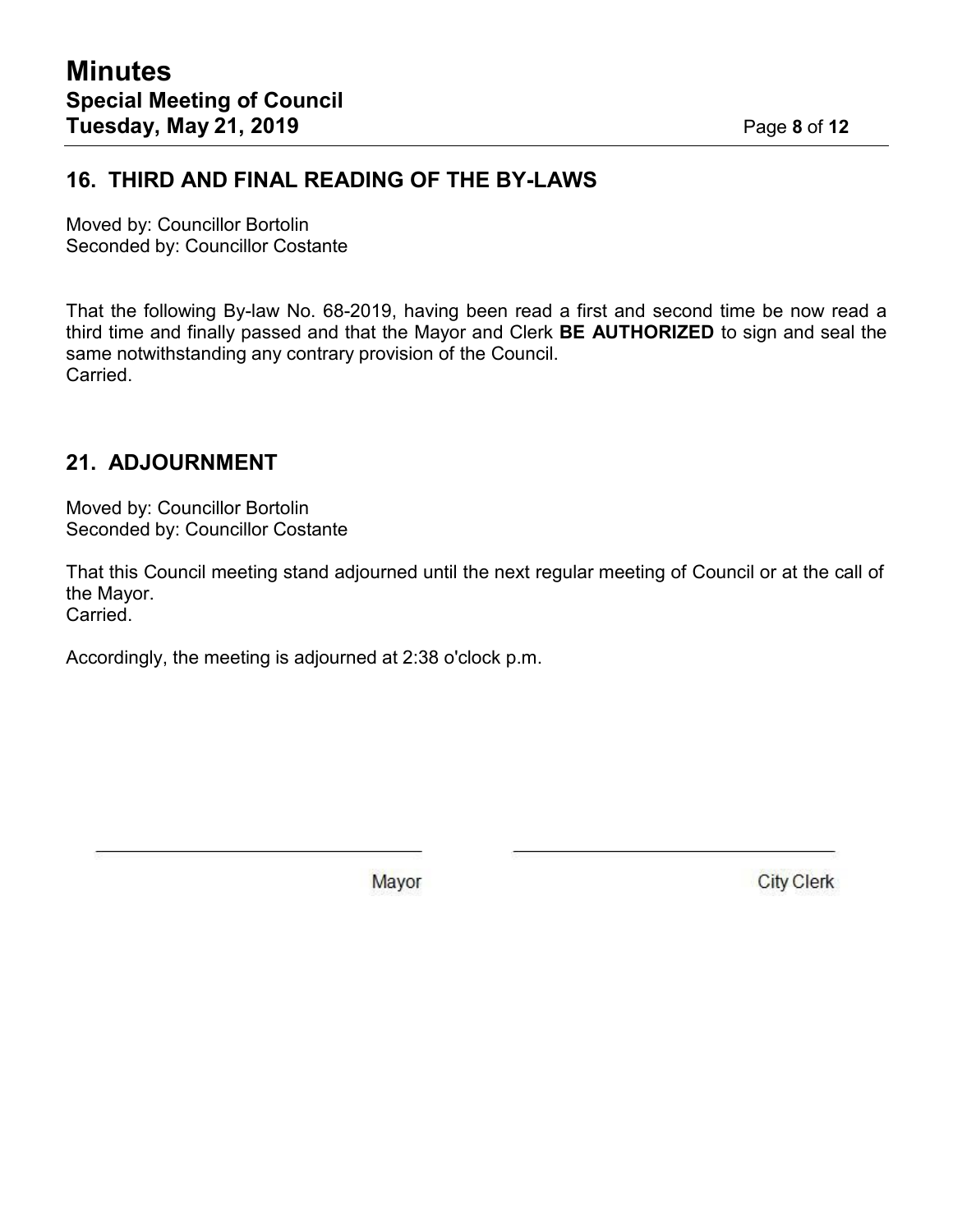# **Minutes Special Meeting of Council Tuesday, May 21, 2019** Page **9** of **12**

Adopted by Council at its meeting held May 21, 2019 (CR249/2019) VC/bm

## **SPECIAL MEETING OF COUNCIL – IN CAMERA May 21, 2019**

#### **Meeting called to order at: 2:00 p.m.**

#### **Members in Attendance:**

Mayor D. Dilkens Councillor F. Francis Councillor F. Costante Councillor R. Bortolin Councillor J. Gignac Councillor J. Morrison Councillor E. Sleiman Councillor I. Kusmierczyk

#### **Members Absent:**

Councillor C. Holt Councillor G. Kaschak Councillor K. Mckenzie

#### **Also in attendance:**

- J. Payne, Community Development and Health Commissioner and Corporate Leader Social Development, Health, Recreation and Culture
- M. Winterton, City Engineer and Corporate Leader Environmental Protection and Transportation
- V. Critchley, City Clerk/Licence Commissioner and Corporate Leader Public Engagement and Human Resources
- J. Guthrie, Acting Chief Financial Officer/City Treasurer and Corporate Leader Finance and **Technology**
- S. Askin-Hager, City Solicitor and Corporate Leader Economic Development and Public Safety
- C. Brown, CEO for YQG and WDTC/Corporate Leader of Transportation **Services**

Chief S. Laforet and Deputy Chief J. Waffle (Item 1)

J. Meloche, Legal Counsel (Item 2)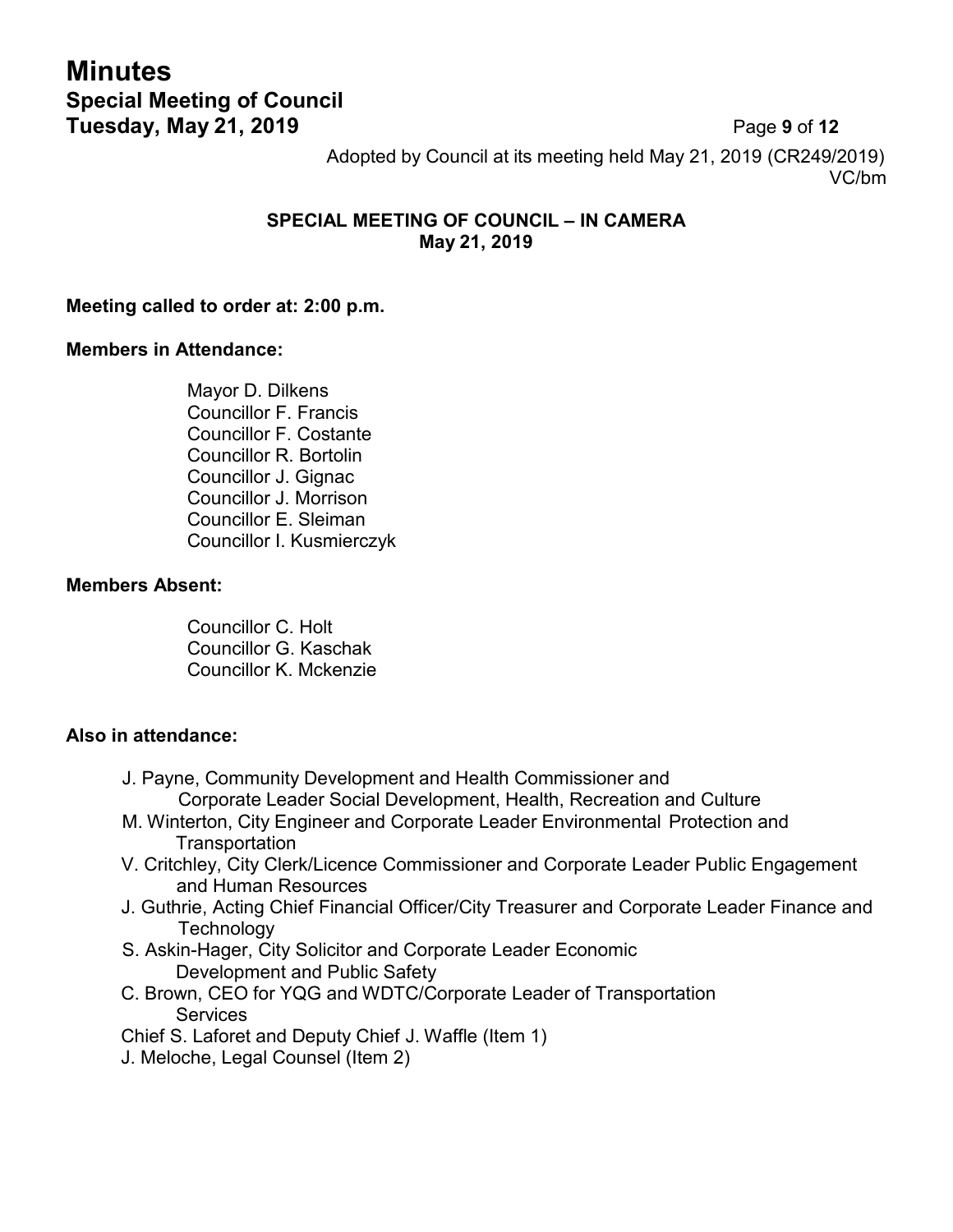**Verbal Motion is presented by Councillor Gignac, seconded by Councillor Francis, that Rule 3.3 (c) of the** *Procedure By-law, 98-2011,* **BE WAIVED to add the following Agenda item:**

**3. Legal matter – negotiations – subject to solicitor-client privilege**

**Motion Carried.**

**Verbal Motion is presented by Councillor Sleiman, seconded by Councillor Morrison, to move in Camera for discussion of the following item(s):**

| <b>Item</b><br><u>No.</u> | <b>Subject</b>                                                                                                                               | Section - Pursuant to<br><b>Municipal Act, 2001, as</b><br>amended |
|---------------------------|----------------------------------------------------------------------------------------------------------------------------------------------|--------------------------------------------------------------------|
| 1.                        | Personal matter - labour<br>relations/agreement                                                                                              | 239(2)(d)(h)                                                       |
| 2.                        | Property matter – sale of<br>land/agreement                                                                                                  | 239(2)(c)                                                          |
| 3.                        | Legal matter – negotiations –<br>subject to solicitor-client privilege -<br>question on Item 11.1 on open<br>agenda for May 21, 2019 - added | 239(2)(f)                                                          |

**Motion Carried.**

### **Declarations of Pecuniary Interest:**

None declared.

**Discussion on the items of business.(Items 1, 2, and 3)**

**Verbal Motion is presented by Councillor Francis, seconded by Councillor Gignac, to move back into public session. Motion Carried.**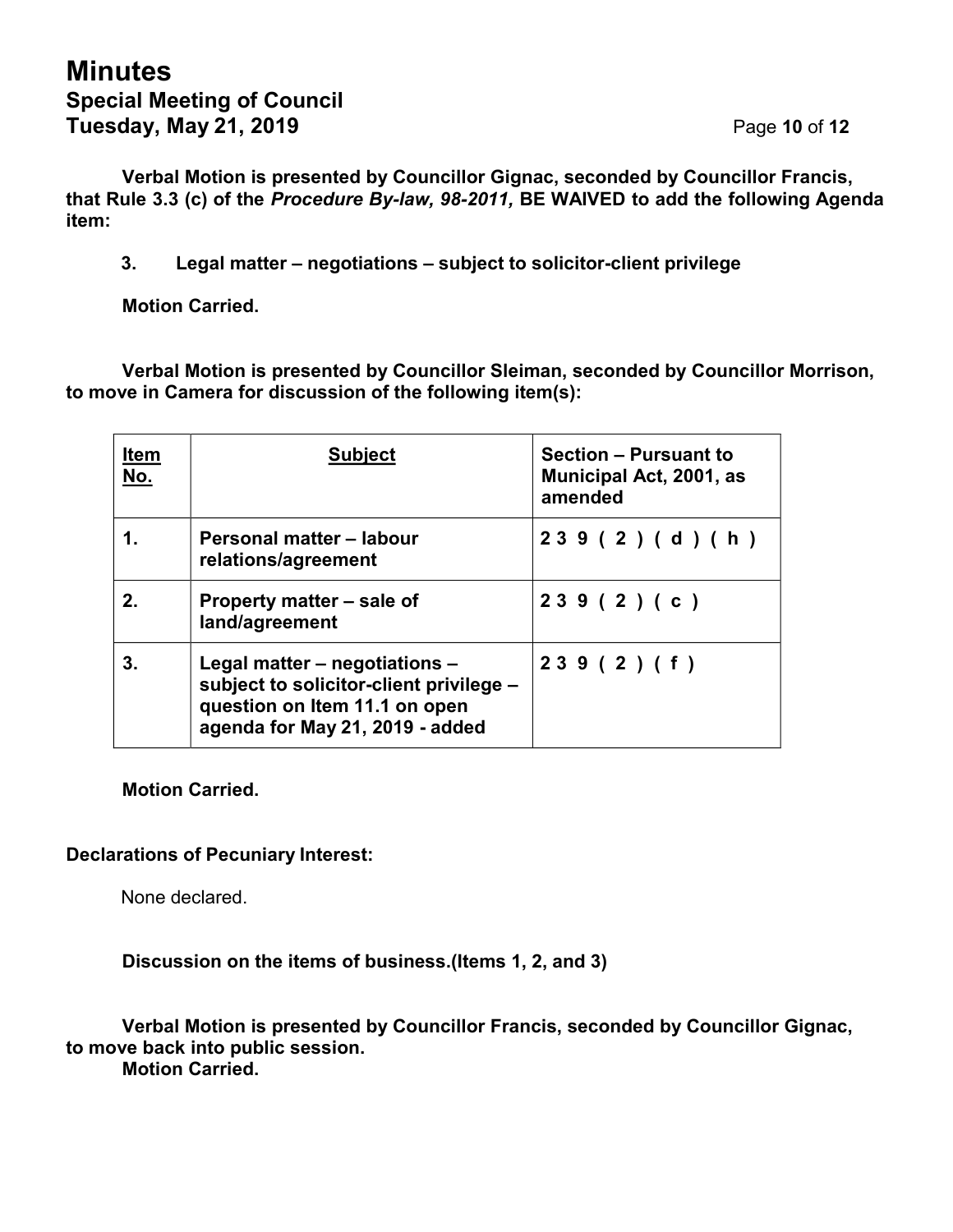# **Minutes Special Meeting of Council Tuesday, May 21, 2019** Page **11** of **12**

**Moved by Councillor Sleiman, seconded by Councillor Francis,**

**THAT the Clerk BE DIRECTED to transmit the recommendation(s) contained in the report(s) discussed at the In-Camera Council Meeting held May 21, 2019 directly to Council for consideration at the next Regular Meeting.**

1. That the recommendation contained in the in-camera report from the Fire Chief, City Solicitor and Corporate Leader Economic Development and Public Safety and Chief Financial Officer/City Treasurer and Corporate Leader Finance and Technology respecting a personal matter – labour relations/agreement **BE APPROVED**.

#### **Councillors Gignac and Bortolin voting nay.**

2. That the recommendation contained in the in-camera report from the Manager of Real Estate Services, City Solicitor and Corporate Leader Economic Development and Public Safety, City Engineer and Corporate Leader Environmental Protection and Transportation and Chief Financial Officer/City Treasurer and Corporate Leader Finance and Technology respecting a property matter – sale of land/agreement **BE APPROVED**.

3. That the confidential verbal report from the City Solicitor answering a question on a matter related to Item 11.1 on the open agenda for May 21, 2019 and subject to solicitor-client privilege **BE RECEIVED**.

**Motion Carried.**

**Moved by Councillor Costante, seconded by Councillor Morrison, That the special meeting of council held May 21, 2019 BE ADJOURNED. (Time: 2:23 p.m.) Motion Carried.**